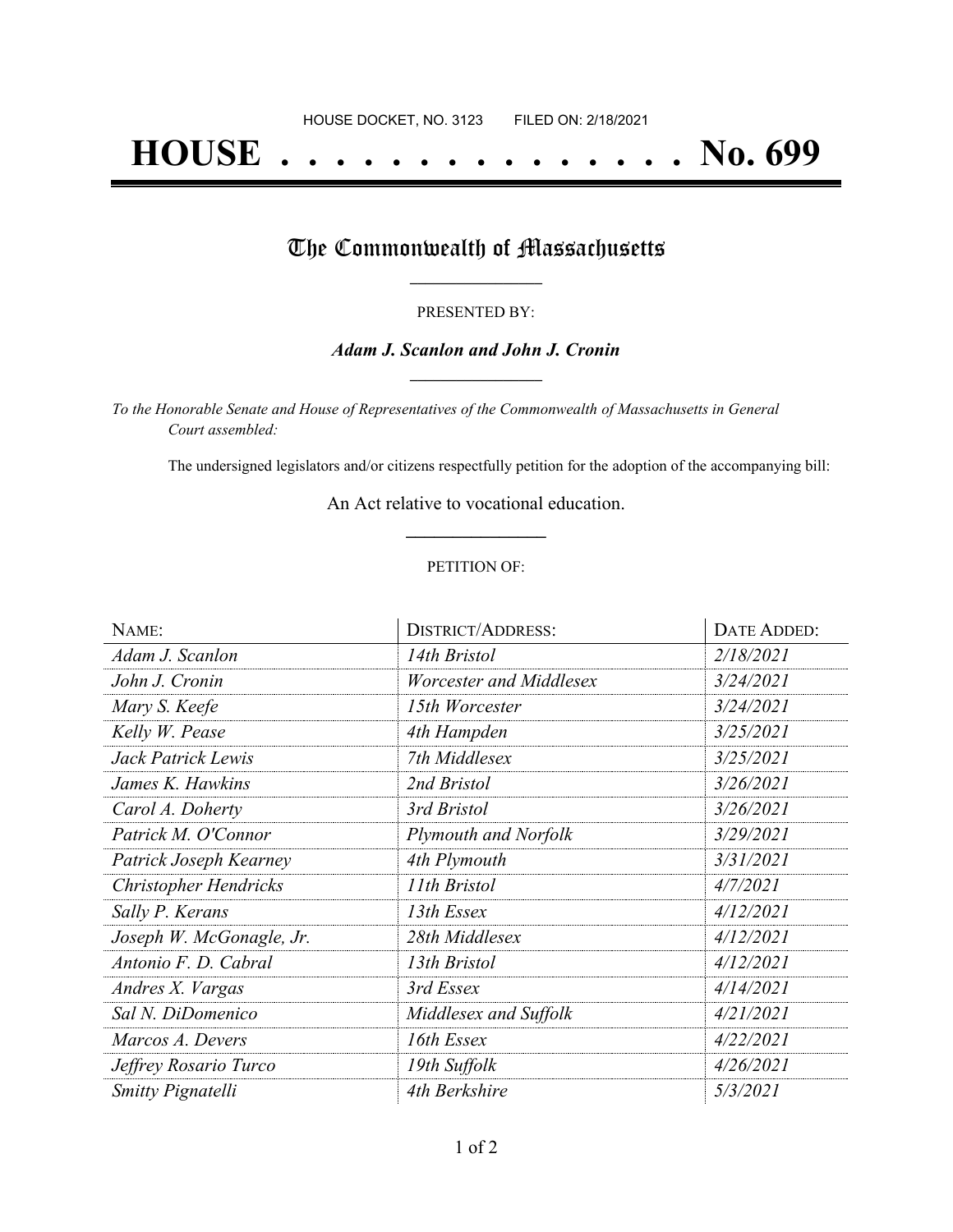| James M. Kelcourse          | 1st Essex                    | 5/4/2021   |
|-----------------------------|------------------------------|------------|
| Paul A. Schmid, III         | 8th Bristol                  | 5/6/2021   |
| Elizabeth A. Malia          | 11th Suffolk                 | 5/10/2021  |
| Nicholas A. Boldyga         | 3rd Hampden                  | 5/27/2021  |
| Tram T. Nguyen              | 18th Essex                   | 6/1/2021   |
| Diana DiZoglio              | <b>First Essex</b>           | 6/2/2021   |
| Patricia D. Jehlen          | Second Middlesex             | 6/3/2021   |
| Rob Consalvo                | 14th Suffolk                 | 6/14/2021  |
| Natalie M. Higgins          | 4th Worcester                | 6/24/2021  |
| John C. Velis               | Second Hampden and Hampshire | 6/28/2021  |
| Lenny Mirra                 | 2nd Essex                    | 6/28/2021  |
| Orlando Ramos               | 9th Hampden                  | 6/29/2021  |
| Peter Capano                | 11th Essex                   | 6/30/2021  |
| Paul R. Feeney              | <b>Bristol and Norfolk</b>   | 7/2/2021   |
| David Henry Argosky LeBoeuf | 17th Worcester               | 7/29/2021  |
| Christine P. Barber         | 34th Middlesex               | 8/3/2021   |
| John F. Keenan              | Norfolk and Plymouth         | 8/17/2021  |
| Mike Connolly               | 26th Middlesex               | 9/8/2021   |
| Michael J. Barrett          | <b>Third Middlesex</b>       | 11/29/2021 |
| David T. Vieira             | 3rd Barnstable               | 1/21/2022  |